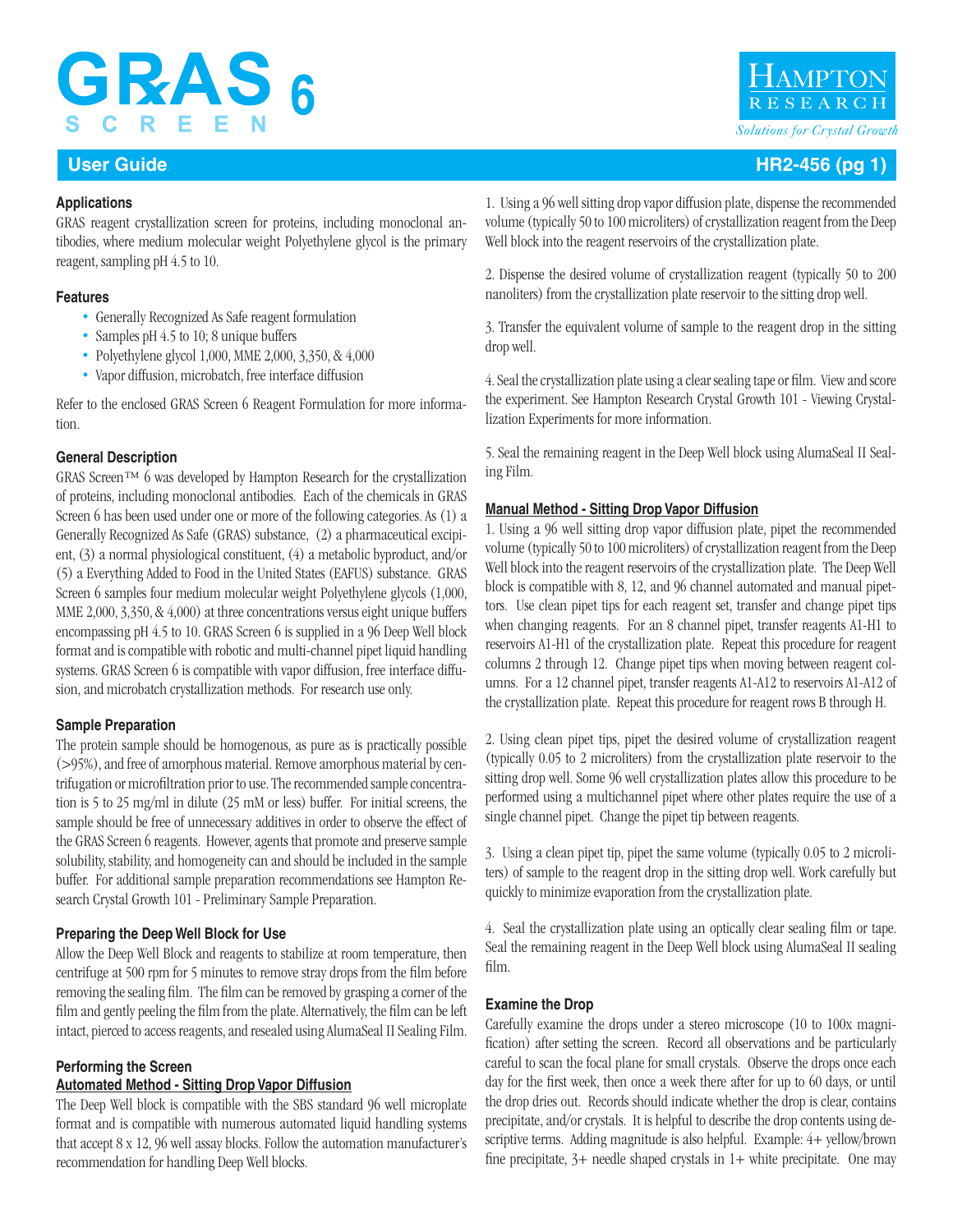# **GRAS**

**Figure 1** Typical observations in a crystallization experiment





Precipitate

















also employ a numerical scoring scheme (Clear  $= 0$ , Crystal  $=$ 1. Precipitate  $= 2$ ). Figure 1 shows typical examples of what one might observe in a crystallization experiment.

### **Interpreting GRAS Screen 6**

Clear drops indicate that either the relative supersaturation of the sample and reagent is too low or the drop has not yet completed equilibration. If the drop remains clear after 3 to 4 weeks consider repeating the screen condition and doubling the sample concentration. If more than 70 of the 96 drops are clear, then consider doubling the sample concentration and repeating the entire screen.

Drops containing precipitate indicate either the relative supersaturation of the sample and reagent is too high, the sample has denatured, or the sample is heterogeneous. To reduce the relative supersaturation, dilute the sample twofold with sample buffer and repeat the screen condition. If more than 70 of the 96 drops contain precipitate and no crystals are present, then consider diluting the sample concentration in half by adding an equal volume of sample buffer to the sample and repeating the entire screen. If sample denaturation is suspect, take measures to stabilize the sample (add reducing agent, ligands, additives, salt, or other stabilizing agents). If the sample is impure, aggregated, or heterogeneous take measures to pursue homogeneity. It is possible to obtain crystals from precipitate so do not discard nor ignore a drop containing precipitate. If possible, examine drops containing precipitate under polarizing or UV optics to differentiate precipitate from microcrystals.

If the drop contains a macromolecular crystal the relative supersaturation of the sample and reagent is appropriate for crystal nucleation and growth. The next step is to optimize the preliminary conditions by varying PEG concentration, screen pH, vary temperature between 4 and 30°C, screen additives, and evaluate other crystallization variables including sample construct, purity, stability, and homogeneity in order to achieve the desired crystal size and quality.

When sample quantity permits, set GRAS Screen 6 in duplicate (4°C and 25°C) or triplicate (10°C and 20°C and 30°C) to evaluate the effect of temperature on crystallization. Compare the observations between the different temperatures to determine the effect of temperature on sample solubility. Different results in the same drops at different temperatures indicate that sample solubility is temperature dependent and that one should include temperature as a variable in subsequent screens and optimization experiments.

When sample quantity permits, set GRAS Screen 6 using multiple drops and drop ratios, such as 1:2, 1:1, and 2:1. See Hampton Research Crystal Growth 101: Drop Ratio for details.

# **AMPTO** *Solutions for Crystal Growth*

## **User Guide HR2-456 (pg 2)**

### **GRAS Screen 6 Formulation**

Crystallization reagents are formulated using the highest purity chemicals, ultrapure water (Formulated in Type 1+ ultrapure water: 18.2 megaohm-cm resistivity at 25°C, < 5 ppb Total Organic Carbon, bacteria free (<1 Bacteria (CFU/ml)), pyrogen free  $(<0.03$  Endotoxin (EU/ml)), RNase-free  $(<0.01$  ng/mL) and DNase-free  $(<$  4 pg/ $\mu$ L)) and are sterile filtered using 0.22 micron filters into sterile Deep Well blocks (no preservatives added). Store at -20°C. Best if used within 12 months of receipt.

Crystallization reagents can be reproduced using Hampton Research Optimize<sup>™</sup> and StockOptions<sup>™</sup> polyethylene glycols and buffers.

### **Recommended Reading**

1. Introduction to protein crystallization. Alexander McPherson and Jose A. Gavira. Acta Crystallographica Section F Volume 70, Issue 1, pages 2-20, January 2014.

2. Optimization of crystallization conditions for biological macromolecules. Alexander McPherson and Bob Cudney. Acta Crystallographica Section F Volume 70, Issue 11, pages 1445–1467, November 2014.

3. Crystallization of intact monoclonal antibodies. Harris LJ, Skaletsky E, McPherson A. Proteins. 1995 Oct;23(2):285-9.

4. Crystalline monoclonal antibodies for subcutaneous delivery. Yang MX1, Shenoy B, Disttler M, Patel R, McGrath M, Pechenov S, Margolin AL. Proc Natl Acad Sci U S A. 2003 Jun 10;100(12):6934-9.

5. Fast and Scalable Purification of a Therapeutic Full-Length Antibody Based on Process Crystallization. Dariusch Hekmat et al, Biotechnology and Bioengineering, Vol. 110, No. 9, September, 2013.

6. Towards Protein Crystallization as a Process Step in Downstream Processing of Therapeutic Antibodies: Screening and Optimization at Microbatch Scale. Yuguo Zang et al, PLoS One. 2011; 6(9): e25282.

7. Crystallization and Liquid-Liquid Phase Separation of Monoclonal Antibodies and Fc-Fusion Proteins: Screening Results. Suresh Vunnum et al, Biotechnol Prog. 2011 Jul;27(4):1054-67.

> Hampton Research 34 Journey Aliso Viejo, CA 92656-3317 U.S.A. Tel: (949) 425-1321 • Fax: (949) 425-1611 Technical Support e-mail: tech@hrmail.com Website: www.hamptonresearch.com

C 1991-2021 Hampton Research Corp. all rights reserved Printed in the United States of America. This guide or parts thereof may not be reproduced in any form without the written permission of the publishers.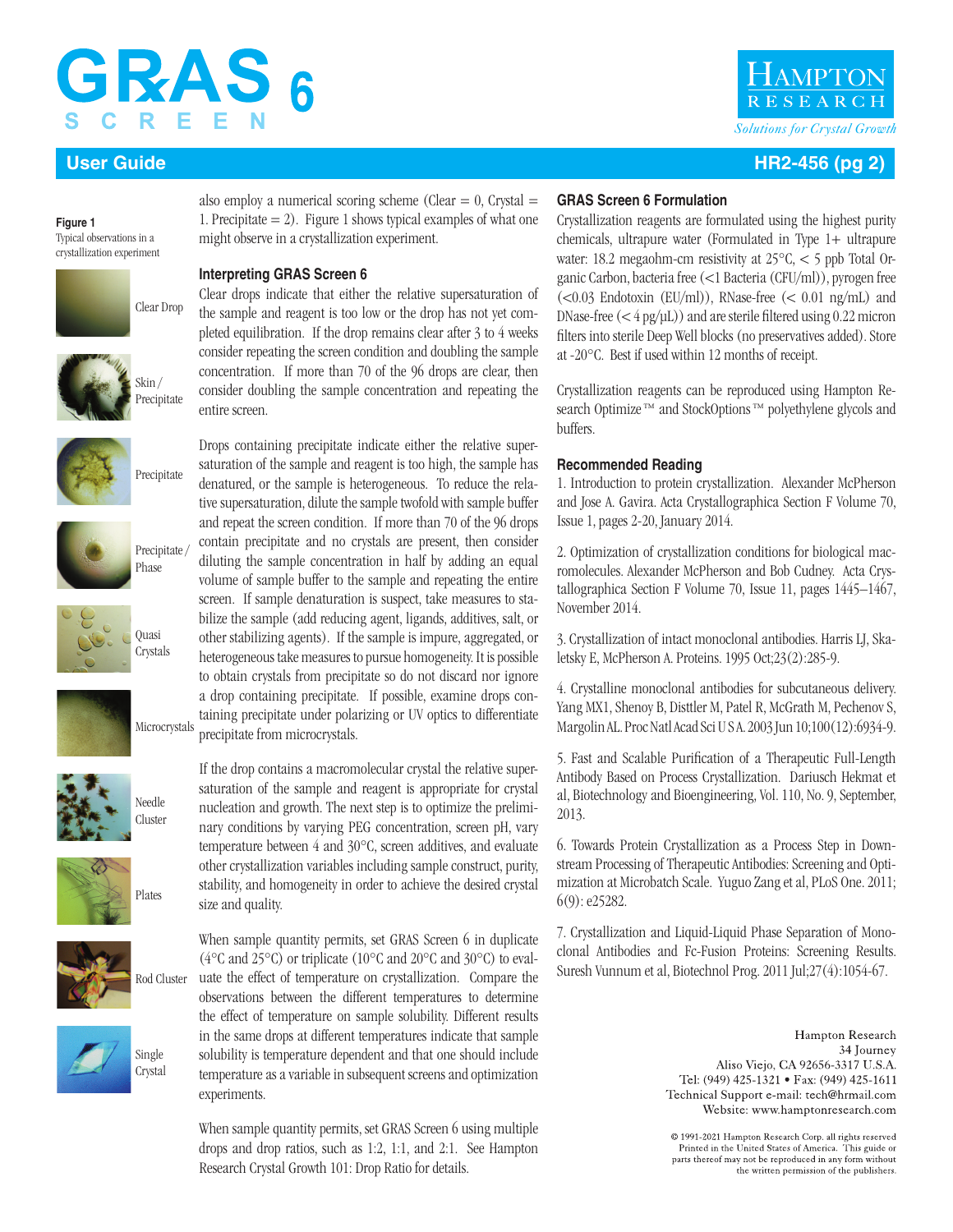

## GRAS Screen<sup>™</sup> 6 **GRAS Screen** 6 **GRAS** Screen **6 GRAS** Screen **6 GRAS** Screen **6 GRAS** Screen **6 GRAS** Screen **6 GRAS** Screen **6 GRAS** Screen **6 GRAS** Screen **6 GRAS** Screen **6 GRAS** Screen **6 GRAS** S

| 1. (A1)<br>2. (A2)<br>3. (A3)<br>4. (A4) | 0.1 M Sodium acetate trihydrate pH 4.5<br>0.1 M Sodium acetate trihydrate pH 4.5 | <b>HCI</b>  | 1. (A1)                | 4% w/v Polyethylene glycol 1,000                                                                                             | 1. (A1)                | 4.6 |
|------------------------------------------|----------------------------------------------------------------------------------|-------------|------------------------|------------------------------------------------------------------------------------------------------------------------------|------------------------|-----|
|                                          |                                                                                  |             |                        |                                                                                                                              |                        |     |
|                                          |                                                                                  | HCI         | 2. (A2)                | 16% w/v Polyethylene glycol 1,000                                                                                            | 2. (A2)                | 4.8 |
|                                          | 0.1 M Sodium acetate trihydrate pH 4.5                                           | <b>HCI</b>  | 3. (A3)                | 28% w/v Polyethylene glycol 1,000                                                                                            | 3. (A3)                | 5.1 |
|                                          | 0.1 M Sodium acetate trihydrate pH 4.5                                           | HCI         | 4. $(A4)$              | 4% w/v Polyethylene glycol monomethyl ether 2,000                                                                            | 4. (A4)                | 4.6 |
| 5. (A5)                                  | 0.1 M Sodium acetate trihydrate pH 4.5                                           | <b>HCI</b>  | 5. (A5)                | 16% w/v Polyethylene glycol monomethyl ether 2,000                                                                           | 5. (A5)                | 4.9 |
| 6. (A6)                                  | 0.1 M Sodium acetate trihydrate pH 4.5                                           | HCI         | 6. (A6)                | 28% w/v Polyethylene glycol monomethyl ether 2,000                                                                           | 6. (A6)                | 5.1 |
| 7. (A7)                                  | 0.1 M Sodium acetate trihydrate pH 4.5                                           | <b>HCI</b>  | 7. (A7)                | 4% w/v Polyethylene glycol 3,350                                                                                             | 7. (A7)                | 4.6 |
| 8. (A8)                                  | 0.1 M Sodium acetate trihydrate pH 4.5                                           | HCI         | 8. (A8)                | 16% w/v Polyethylene glycol 3,350                                                                                            | 8. (A8)                | 4.8 |
| 9. (A9)                                  | 0.1 M Sodium acetate trihydrate pH 4.5                                           | <b>HCI</b>  | 9. (A9)                | 28% w/v Polyethylene glycol 3,350                                                                                            | 9. (A9)                | 5.1 |
| 10. (A10)                                | 0.1 M Sodium acetate trihydrate pH 4.5                                           | HCI         | 10. (A10)              | 4% w/v Polyethylene glycol 4,000                                                                                             | 10. (A10)              | 4.6 |
| 11. (A11)                                | 0.1 M Sodium acetate trihydrate pH 4.5                                           | <b>HCI</b>  | 11. $(A11)$            | 16% w/v Polyethylene glycol 4,000                                                                                            | 11. $(A11)$            | 4.8 |
| 12. (A12)                                | 0.1 M Sodium acetate trihydrate pH 4.5                                           | HCI         | 12. (A12)              | 28% w/v Polyethylene glycol 4,000                                                                                            | 12. (A12)              | 5.1 |
| 13. (B1)                                 | 0.1 M Succinic acid pH 5.5                                                       | <b>NaOH</b> | 13. (B1)               | 4% w/v Polyethylene glycol 1,000                                                                                             | 13. $(B1)$             | 5.6 |
| 14. (B2)                                 | 0.1 M Succinic acid pH 5.5                                                       | NaOH        | 14. (B2)               | 16% w/v Polyethylene glycol 1,000                                                                                            | 14. (B2)               | 5.8 |
| 15. $(B3)$                               | 0.1 M Succinic acid pH 5.5                                                       | <b>NaOH</b> | 15. $(B3)$             | 28% w/v Polyethylene glycol 1,000                                                                                            | 15. (B3)               | 6.1 |
| 16. (B4)                                 | 0.1 M Succinic acid pH 5.5                                                       | <b>NaOH</b> | 16. $(B4)$             | 4% w/v Polyethylene glycol monomethyl ether 2,000                                                                            | 16. (B4)               | 5.6 |
| 17. (B5)                                 | 0.1 M Succinic acid pH 5.5                                                       | NaOH        | 17. (B5)               | 16% w/v Polyethylene glycol monomethyl ether 2,000                                                                           | 17. (B5)               | 5.8 |
| 18. (B6)                                 | 0.1 M Succinic acid pH 5.5                                                       | NaOH        | 18. (B6)               | 28% w/v Polyethylene glycol monomethyl ether 2,000                                                                           | 18. (B6)               | 6.1 |
| 19. (B7)                                 |                                                                                  | <b>NaOH</b> | 19. (B7)               |                                                                                                                              |                        | 5.6 |
| 20. (B8)                                 | 0.1 M Succinic acid pH 5.5                                                       | NaOH        | 20. (B8)               | 4% w/v Polyethylene glycol 3,350                                                                                             | 19. (B7)               |     |
|                                          | 0.1 M Succinic acid pH 5.5                                                       |             |                        | 16% w/v Polyethylene glycol 3,350                                                                                            | 20. (B8)               | 5.8 |
| 21. (B9)                                 | 0.1 M Succinic acid pH 5.5                                                       | <b>NaOH</b> | 21. (B9)               | 28% w/v Polyethylene glycol 3,350                                                                                            | 21. (B9)               | 6.1 |
| 22. (B10)                                | 0.1 M Succinic acid pH 5.5                                                       | NaOH        | 22. (B10)              | 4% w/v Polyethylene glycol 4,000                                                                                             | 22. (B10)              | 5.6 |
| 23. (B11)                                | 0.1 M Succinic acid pH 5.5                                                       | <b>NaOH</b> | 23. (B11)              | 16% w/v Polyethylene glycol 4,000                                                                                            | 23. (B11)              | 5.8 |
| 24. (B12)                                | 0.1 M Succinic acid pH 5.5                                                       | <b>NaOH</b> | 24. (B12)              | 28% w/v Polyethylene glycol 4,000                                                                                            | 24. (B12)              | 6.1 |
| 25. (C1)                                 | 0.1 M BIS-TRIS pH 6.5                                                            | <b>HCI</b>  | 25. (C1)               | 4% w/v Polyethylene glycol 1,000                                                                                             | 25. (C1)               | 6.4 |
| 26. (C2)                                 | 0.1 M BIS-TRIS pH 6.5                                                            | HCI         | 26. (C2)               | 16% w/v Polyethylene glycol 1,000                                                                                            | 26. (C2)               | 6.4 |
| 27. (C3)                                 | 0.1 M BIS-TRIS pH 6.5                                                            | HCI         | 27. (C3)               | 28% w/v Polyethylene glycol 1,000                                                                                            | 27. (C3)               | 6.5 |
| 28. (C4)                                 | 0.1 M BIS-TRIS pH 6.5                                                            | HCI         | 28. (C4)               | 4% w/v Polyethylene glycol monomethyl ether 2,000                                                                            | 28. (C4)               | 6.4 |
| 29. (C5)                                 | 0.1 M BIS-TRIS pH 6.5                                                            | <b>HCI</b>  | 29. (C5)               | 16% w/v Polyethylene glycol monomethyl ether 2,000                                                                           | 29. (C5)               | 6.4 |
| 30. (C6)                                 | 0.1 M BIS-TRIS pH 6.5                                                            | HCI         | 30. (C6)               | 28% w/v Polyethylene glycol monomethyl ether 2,000                                                                           | 30. (C6)               | 6.5 |
| 31. (C7)                                 | 0.1 M BIS-TRIS pH 6.5                                                            | <b>HCI</b>  | 31. (C7)               | 4% w/v Polyethylene glycol 3,350                                                                                             | 31. (C7)               | 6.4 |
| 32. (C8)                                 | 0.1 M BIS-TRIS pH 6.5                                                            | HCI         | 32. (C8)               | 16% w/v Polyethylene glycol 3,350                                                                                            | 32. (C8)               | 6.4 |
| 33. (C9)                                 | 0.1 M BIS-TRIS pH 6.5                                                            | HCI         | 33. (C9)               | 28% w/v Polyethylene glycol 3,350                                                                                            | 33. (C9)               | 6.5 |
| 34. (C10)                                | 0.1 M BIS-TRIS pH 6.5                                                            | HCI         | 34. (C10)              | 4% w/v Polyethylene glycol 4,000                                                                                             | 34. (C10)              | 6.4 |
| 35. (C11)                                | 0.1 M BIS-TRIS pH 6.5                                                            | <b>HCI</b>  | 35. (C11)              | 16% w/v Polyethylene glycol 4,000                                                                                            | 35. (C11)              | 6.4 |
| 36. (C12)                                | 0.1 M BIS-TRIS pH 6.5                                                            | HCI         | 36. (C12)              | 28% w/v Polyethylene glycol 4,000                                                                                            | 36. (C12)              | 6.5 |
| 37. (D1)                                 | 0.1 M Sodium potassium phosphate pH 7.0 <sup>3</sup>                             | None        | 37. (D1)               | 4% w/v Polyethylene glycol 1,000                                                                                             | 37. (D1)               | 7.2 |
| 38. (D2)                                 | 0.1 M Sodium potassium phosphate pH 7.0 <sup>3</sup>                             | None        | 38. (D <sub>2</sub> )  | 16% w/v Polyethylene glycol 1,000                                                                                            | 38. (D2)               | 7.3 |
| 39. (D3)                                 | 0.1 M Sodium potassium phosphate pH 7.0 <sup>3</sup>                             | None        | 39. (D3)               | 28% w/v Polyethylene glycol 1,000                                                                                            | 39. (D3)               | 7.6 |
| 40. (D4)                                 | 0.1 M Sodium potassium phosphate pH 7.0 <sup>3</sup>                             | None        | 40. (D4)               | 4% w/v Polyethylene glycol monomethyl ether 2,000                                                                            | 40. (D4)               | 7.2 |
| 41. (D5)                                 | 0.1 M Sodium potassium phosphate pH 7.0 <sup>3</sup>                             | None        | 41. (D5)               | 16% w/v Polyethylene glycol monomethyl ether 2,000                                                                           | 41. (D5)               | 7.3 |
| 42. (D6)                                 | 0.1 M Sodium potassium phosphate pH 7.0 <sup>3</sup>                             | None        | 42. (D6)               | 28% w/v Polyethylene glycol monomethyl ether 2,000                                                                           | 42. (D6)               | 7.6 |
| 43. (D7)                                 | 0.1 M Sodium potassium phosphate pH 7.0 <sup>3</sup>                             | None        | 43. (D7)               | 4% w/v Polyethylene glycol 3,350                                                                                             | 43. (D7)               | 7.2 |
| 44. (D8)                                 | 0.1 M Sodium potassium phosphate pH 7.0 <sup>3</sup>                             | None        | 44. (D8)               | 16% w/v Polyethylene glycol 3,350                                                                                            | 44. (D8)               | 7.3 |
| 45. (D9)                                 | 0.1 M Sodium potassium phosphate pH 7.0 <sup>3</sup>                             | None        | 45. (D9)               | 28% w/v Polyethylene glycol 3,350                                                                                            | 45. (D9)               | 7.6 |
| 46. (D10)                                | 0.1 M Sodium potassium phosphate pH 7.0 <sup>3</sup>                             | None        | 46. (D <sub>10</sub> ) | 4% w/v Polyethylene glycol 4,000                                                                                             | 46. (D <sub>10</sub> ) | 7.2 |
| 47. (D11)                                | 0.1 M Sodium potassium phosphate pH 7.0 <sup>3</sup>                             | None        | 47. (D11)              | 16% w/v Polyethylene glycol 4,000                                                                                            | 47. (D11)              | 7.4 |
| 48. (D12)                                | 0.1 M Sodium potassium phosphate pH 7.0 <sup>3</sup>                             | None        | 48. (D12)              | 28% w/v Polyethylene glycol 4,000                                                                                            | 48. (D12)              | 7.6 |
|                                          | Reagents formulated in Type 1+ ultrapure grade water                             |             |                        | <sup>1</sup> pH of 1.0 M buffer titrated with HCI or NaOH<br><sup>2</sup> pH after buffer dilution with PEG and water (25°C) |                        |     |

Aliso Viejo, CA 92656-3317 U.S.A.<br>Aliso Viejo, CA 92656-3317 U.S.A.<br>Tel: (949) 425-1321 • Fax: (949) 425-1611<br>website: www.hamptonresearch.com<br>Website: www.hamptonresearch.com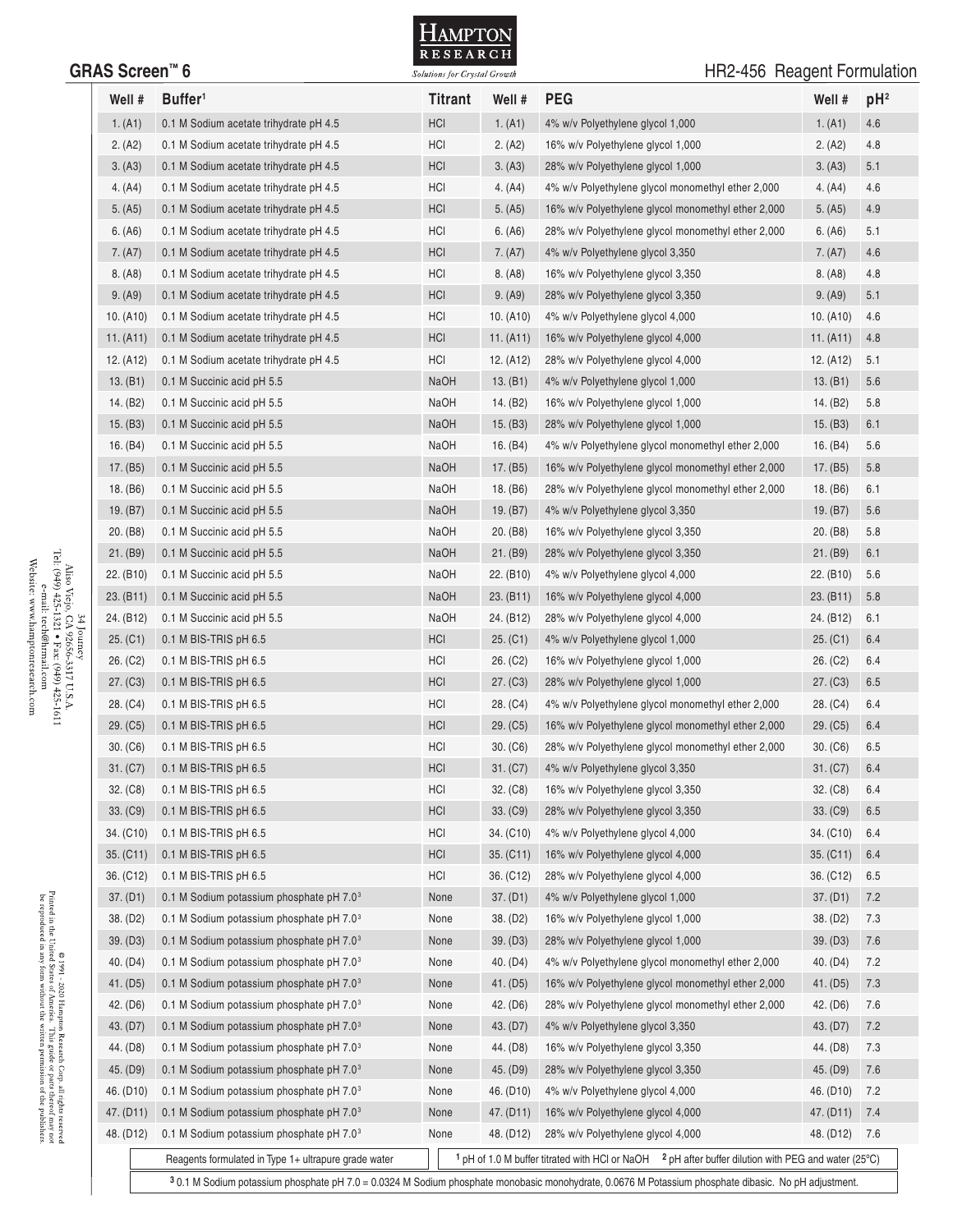

## GRAS Screen<sup>™</sup> 6 **GRAS** Screen™ 6 **CONSIDER Solutions for Crystal Growth** Contact Contact Contact Contact Contact Contact Contact Contact Contact Contact Contact Contact Contact Contact Contact Contact Contact Contact Con

| Well #                | Buffer <sup>1</sup>                                                                                                                                  | <b>Titrant</b> | Well #                 | <b>PEG</b>                                                                                                                                 | Well #                 | pH <sup>2</sup> |  |  |
|-----------------------|------------------------------------------------------------------------------------------------------------------------------------------------------|----------------|------------------------|--------------------------------------------------------------------------------------------------------------------------------------------|------------------------|-----------------|--|--|
| 49. (E1)              | 0.1 M HEPES pH 7.5                                                                                                                                   | <b>NaOH</b>    | 49. (E1)               | 4% w/v Polyethylene glycol 1,000                                                                                                           | 49. (E1)               | 7.4             |  |  |
| 50. (E2)              | 0.1 M HEPES pH 7.5                                                                                                                                   | NaOH           | 50. $(E2)$             | 16% w/v Polyethylene glycol 1,000                                                                                                          | 50. (E2)               | 7.5             |  |  |
| 51. (E3)              | 0.1 M HEPES pH 7.5                                                                                                                                   | <b>NaOH</b>    | 51. (E3)               | 28% w/v Polyethylene glycol 1,000                                                                                                          | 51. (E3)               | 7.5             |  |  |
| 52. (E4)              | 0.1 M HEPES pH 7.5                                                                                                                                   | NaOH           | 52. (E4)               | 4% w/v Polyethylene glycol monomethyl ether 2,000                                                                                          | 52. (E4)               | 7.4             |  |  |
| 53. (E5)              | 0.1 M HEPES pH 7.5                                                                                                                                   | <b>NaOH</b>    | 53. (E5)               | 16% w/v Polyethylene glycol monomethyl ether 2,000                                                                                         | 53. (E5)               | 7.5             |  |  |
| 54. (E6)              | 0.1 M HEPES pH 7.5                                                                                                                                   | NaOH           | 54. (E6)               | 28% w/v Polyethylene glycol monomethyl ether 2,000                                                                                         | 54. (E6)               | 7.5             |  |  |
| 55. (E7)              | 0.1 M HEPES pH 7.5                                                                                                                                   | <b>NaOH</b>    | 55. $(E7)$             | 4% w/v Polyethylene glycol 3,350                                                                                                           | 55. (E7)               | 7.4             |  |  |
| 56. (E8)              | 0.1 M HEPES pH 7.5                                                                                                                                   | <b>NaOH</b>    | 56. (E8)               | 16% w/v Polyethylene glycol 3,350                                                                                                          | 56. (E8)               | 7.5             |  |  |
| 57. (E9)              | 0.1 M HEPES pH 7.5                                                                                                                                   | <b>NaOH</b>    | 57. (E9)               | 28% w/v Polyethylene glycol 3,350                                                                                                          | 57. (E9)               | 7.5             |  |  |
| 58. (E10)             | 0.1 M HEPES pH 7.5                                                                                                                                   | NaOH           | 58. (E10)              | 4% w/v Polyethylene glycol 4,000                                                                                                           | 58. (E10)              | 7.4             |  |  |
| 59. (E11)             | 0.1 M HEPES pH 7.5                                                                                                                                   | <b>NaOH</b>    | 59. (E11)              | 16% w/v Polyethylene glycol 4,000                                                                                                          | 59. (E11)              | 7.5             |  |  |
| 60. (E12)             | 0.1 M HEPES pH 7.5                                                                                                                                   | NaOH           | 60. (E12)              | 28% w/v Polyethylene glycol 4,000                                                                                                          | 60. (E12)              | 7.5             |  |  |
| 61. (F1)              | $0.1$ M Tris pH $8.0$                                                                                                                                | HCI            | 61. (F1)               | 4% w/v Polyethylene glycol 1,000                                                                                                           | 61. (F1)               | 8.0             |  |  |
| 62. (F2)              | $0.1$ M Tris pH $8.0$                                                                                                                                | HCI            | 62. (F2)               | 16% w/v Polyethylene glycol 1,000                                                                                                          | 62. (F2)               | 8.0             |  |  |
| 63. (F3)              | $0.1$ M Tris pH $8.0$                                                                                                                                | HCI            | 63. (F3)               | 28% w/v Polyethylene glycol 1,000                                                                                                          | 63. (F3)               | 8.1             |  |  |
| 64. (F4)              | $0.1$ M Tris pH $8.0$                                                                                                                                | HCI            | 64. (F4)               | 4% w/v Polyethylene glycol monomethyl ether 2,000                                                                                          | 64. (F4)               | 8.0             |  |  |
| 65. (F5)              | $0.1$ M Tris pH $8.0$                                                                                                                                | HCI            | 65. (F5)               | 16% w/v Polyethylene glycol monomethyl ether 2,000                                                                                         | 65. (F5)               | 8.0             |  |  |
| 66. (F6)              | $0.1$ M Tris pH $8.0$                                                                                                                                | HCI            | 66. (F6)               | 28% w/v Polyethylene glycol monomethyl ether 2,000                                                                                         | 66. (F6)               | 8.1             |  |  |
| 67. (F7)              | $0.1$ M Tris pH $8.0$                                                                                                                                | <b>HCI</b>     | 67. (F7)               | 4% w/v Polyethylene glycol 3,350                                                                                                           | 67. (F7)               | 8.0             |  |  |
| 68. (F8)              | $0.1$ M Tris pH $8.0$                                                                                                                                | HCI            | 68. (F8)               | 16% w/v Polyethylene glycol 3,350                                                                                                          | 68. (F8)               | 8.0             |  |  |
| 69. (F9)              | $0.1$ M Tris pH $8.0$                                                                                                                                | HCI            | 69. (F9)               | 28% w/v Polyethylene glycol 3,350                                                                                                          | 69. (F9)               | 8.1             |  |  |
| 70. (F10)             | $0.1$ M Tris pH $8.0$                                                                                                                                | HCI            | 70. (F10)              | 4% w/v Polyethylene glycol 4,000                                                                                                           | 70. (F10)              | 8.0             |  |  |
| 71. (F11)             | $0.1$ M Tris pH $8.0$                                                                                                                                | HCI            | 71. (F11)              | 16% w/v Polyethylene glycol 4,000                                                                                                          | 71. (F11)              | 8.0             |  |  |
| 72. (F12)             | $0.1$ M Tris pH $8.0$                                                                                                                                | HCI            | 72. (F12)              | 28% w/v Polyethylene glycol 4,000                                                                                                          | 72. (F12)              | 8.1             |  |  |
| 73. (G1)              | 0.1 M BIS-TRIS propane pH 9.0                                                                                                                        | HCI            | 73. (G1)               | 4% w/v Polyethylene glycol 1,000                                                                                                           | 73. (G1)               | 9.0             |  |  |
| 74. (G2)              | 0.1 M BIS-TRIS propane pH 9.0                                                                                                                        | HCI            | 74. (G2)               | 16% w/v Polyethylene glycol 1,000                                                                                                          | 74. (G2)               | 9.0             |  |  |
| 75. (G3)              | 0.1 M BIS-TRIS propane pH 9.0                                                                                                                        | HCI            | 75. (G3)               | 28% w/v Polyethylene glycol 1,000                                                                                                          | 75. (G3)               | 9.1             |  |  |
| 76. (G4)              | 0.1 M BIS-TRIS propane pH 9.0                                                                                                                        | HCI            | 76. (G4)               | 4% w/v Polyethylene glycol monomethyl ether 2,000                                                                                          | 76. (G4)               | 8.9             |  |  |
| 77. (G5)              | 0.1 M BIS-TRIS propane pH 9.0                                                                                                                        | HCI            | 77. (G5)               | 16% w/v Polyethylene glycol monomethyl ether 2,000                                                                                         | 77. (G5)               | 9.0             |  |  |
| 78. (G6)              | 0.1 M BIS-TRIS propane pH 9.0                                                                                                                        | HCI            | 78. (G6)               | 28% w/v Polyethylene glycol monomethyl ether 2,000                                                                                         | 78. (G6)               | 9.1             |  |  |
| 79. (G7)              | 0.1 M BIS-TRIS propane pH 9.0                                                                                                                        | HCI            | 79. (G7)               | 4% w/v Polyethylene glycol 3,350                                                                                                           | 79. (G7)               | 8.9             |  |  |
| 80. (G8)              | 0.1 M BIS-TRIS propane pH 9.0                                                                                                                        | HCI            | 80. (G8)               | 16% w/v Polyethylene glycol 3,350                                                                                                          | 80. (G8)               | 9.0             |  |  |
| 81. (G9)              | 0.1 M BIS-TRIS propane pH 9.0                                                                                                                        | HCI            | 81. (G9)               | 28% w/v Polyethylene glycol 3,350                                                                                                          | 81. (G9)               | 9.1             |  |  |
| 82. (G10)             | 0.1 M BIS-TRIS propane pH 9.0                                                                                                                        | HCI            | 82. (G10)              | 4% w/v Polyethylene glycol 4,000                                                                                                           | 82. (G10)              | 9.0             |  |  |
| 83. (G11)             | 0.1 M BIS-TRIS propane pH 9.0                                                                                                                        | HCI            | 83. (G11)              | 16% w/v Polyethylene glycol 4,000                                                                                                          | 83. (G11)              | 9.0             |  |  |
| 84. (G12)             | 0.1 M BIS-TRIS propane pH 9.0                                                                                                                        | HCI            | 84. (G12)              | 28% w/v Polyethylene glycol 4,000                                                                                                          | 84. (G12)              | 9.1             |  |  |
| 85. (H1)              | 0.1 M CHES pH 10.0                                                                                                                                   | <b>NaOH</b>    | 85. (H1)               | 4% w/v Polyethylene glycol 1,000                                                                                                           | 85. (H1)               | 10.1            |  |  |
| 86. (H <sub>2</sub> ) | 0.1 M CHES pH 10.0                                                                                                                                   | NaOH           | 86. (H <sub>2</sub> )  | 16% w/v Polyethylene glycol 1,000                                                                                                          | 86. (H <sub>2</sub> )  | 10.0            |  |  |
| 87. (H3)              | 0.1 M CHES pH 10.0                                                                                                                                   | NaOH           | 87. (H3)               | 28% w/v Polyethylene glycol 1,000                                                                                                          | 87. (H3)               | 10.1            |  |  |
| 88. (H4)              | 0.1 M CHES pH 10.0                                                                                                                                   | NaOH           | 88. (H4)               | 4% w/v Polyethylene glycol monomethyl ether 2,000                                                                                          | 88. (H4)               | 10.0            |  |  |
| 89. (H5)              | 0.1 M CHES pH 10.0                                                                                                                                   | NaOH           | 89. (H5)               | 16% w/v Polyethylene glycol monomethyl ether 2,000                                                                                         | 89. (H5)               | 10.0            |  |  |
| 90. (H6)              | 0.1 M CHES pH 10.0                                                                                                                                   | NaOH           | 90. (H6)               | 28% w/v Polyethylene glycol monomethyl ether 2,000                                                                                         | 90. (H6)               | 10.1            |  |  |
| 91. (H7)              | 0.1 M CHES pH 10.0                                                                                                                                   | NaOH           | 91. (H7)               | 4% w/v Polyethylene glycol 3,350                                                                                                           | 91. (H7)               | 10.1            |  |  |
| 92. (H <sub>8</sub> ) | 0.1 M CHES pH 10.0                                                                                                                                   | NaOH           | 92. (H <sub>8</sub> )  | 16% w/v Polyethylene glycol 3,350                                                                                                          | 92. (H <sub>8</sub> )  | 10.1            |  |  |
| 93. (H9)              | 0.1 M CHES pH 10.0                                                                                                                                   | NaOH           | 93. (H9)               | 28% w/v Polyethylene glycol 3,350                                                                                                          | 93. (H9)               | 10.1            |  |  |
| 94. (H10)             | 0.1 M CHES pH 10.0                                                                                                                                   | NaOH           | 94. (H10)              | 4% w/v Polyethylene glycol 4,000                                                                                                           | 94. (H <sub>10</sub> ) | 10.0            |  |  |
| 95. (H11)             | 0.1 M CHES pH 10.0                                                                                                                                   | NaOH           | 95. (H11)              | 16% w/v Polyethylene glycol 4,000                                                                                                          | 95. (H11)              | 10.1            |  |  |
| 96. (H12)             | 0.1 M CHES pH 10.0                                                                                                                                   | NaOH           | 96. (H <sub>12</sub> ) | 28% w/v Polyethylene glycol 4,000                                                                                                          | 96. (H12)              | 10.1            |  |  |
|                       | Reagents formulated in Type 1+ ultrapure grade water                                                                                                 |                |                        | <sup>1</sup> pH of 1.0 M buffer titrated with HCl or NaOH $\frac{2 \text{ pH}}{1 \text{ after buffer}}$ dilution with PEG and water (25°C) |                        |                 |  |  |
|                       | 3 0.1 M Sodium potassium phosphate pH 7.0 = 0.0324 M Sodium phosphate monobasic monohydrate, 0.0676 M Potassium phosphate dibasic. No pH adjustment. |                |                        |                                                                                                                                            |                        |                 |  |  |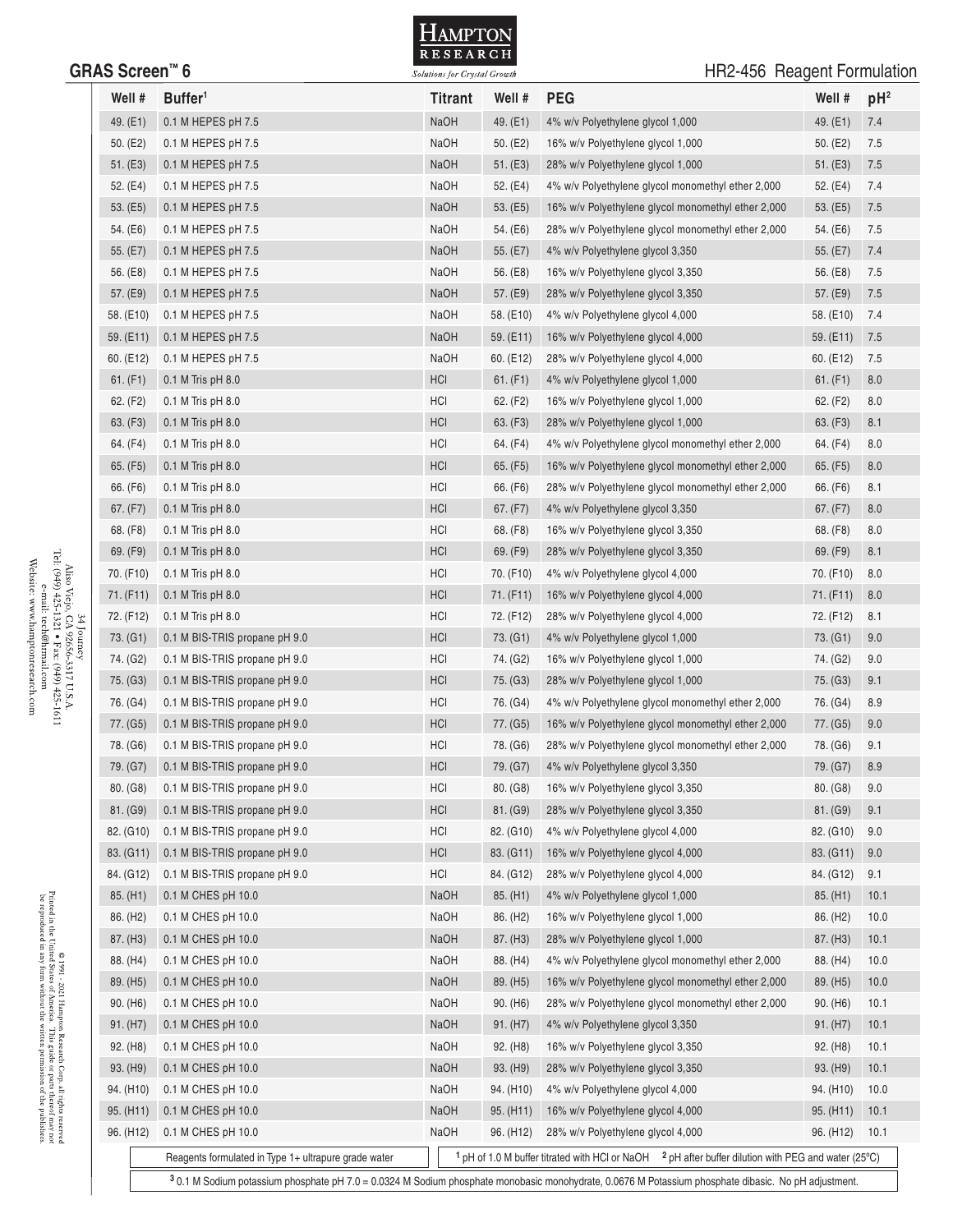| Sample:                                   | <b>Sample Concentration:</b> | Clear Drop                                                      | 5 Posettes or Spherulites                                |  |  |
|-------------------------------------------|------------------------------|-----------------------------------------------------------------|----------------------------------------------------------|--|--|
| Sample Buffer:                            | Date:                        | 2 Phase Separation                                              | 6 Needles (1D Growth)<br>7 Plates (2D Growth)            |  |  |
| <b>Reservoir Volume:</b>                  | Temperature:                 | 3 Regular Granular Precipitate<br>4 Birefringent Precipitate or | 8 Single Crystals $(3D \text{ Growth} < 0.2 \text{ mm})$ |  |  |
| Drop Volume: Total<br>Sample<br>Reservoir | Additive<br>шL               | Microcrystals                                                   | 9 Single Crystals (3D Growth > 0.2 mm)                   |  |  |

|            | GRAS Screen <sup>™</sup> 6 - HR2-456 Scoring Sheet |                                                                                             | Date: | Date: | Date: | Date: |
|------------|----------------------------------------------------|---------------------------------------------------------------------------------------------|-------|-------|-------|-------|
|            | 1. (A1)                                            | 0.1 M Sodium acetate trihydrate pH 4.5, 4% w/v Polyethylene glycol 1,000                    |       |       |       |       |
|            | 2. (A2)                                            | 0.1 M Sodium acetate trihydrate pH 4.5, 16% w/v Polyethylene glycol 1,000                   |       |       |       |       |
|            | 3. (A3)                                            | 0.1 M Sodium acetate trihydrate pH 4.5, 28% w/v Polyethylene glycol 1,000                   |       |       |       |       |
|            | 4. (A4)                                            | 0.1 M Sodium acetate trihydrate pH 4.5, 4% w/v Polyethylene glycol monomethyl ether 2,000   |       |       |       |       |
|            | 5. (A5)                                            | 0.1 M Sodium acetate trihydrate pH 4.5, 16% w/v Polyethylene glycol monomethyl ether 2,000  |       |       |       |       |
|            | 6. (A6)                                            | 0.1 M Sodium acetate trihydrate pH 4.5, 28% w/v Polyethylene glycol monomethyl ether 2,000  |       |       |       |       |
|            | 7. (A7)                                            | 0.1 M Sodium acetate trihydrate pH 4.5, 4% w/v Polyethylene glycol 3,350                    |       |       |       |       |
|            | 8. (A8)                                            | 0.1 M Sodium acetate trihydrate pH 4.5, 16% w/v Polyethylene glycol 3,350                   |       |       |       |       |
|            | 9. (A9)                                            | 0.1 M Sodium acetate trihydrate pH 4.5, 28% w/v Polyethylene glycol 3,350                   |       |       |       |       |
|            |                                                    | 10. (A10) 0.1 M Sodium acetate trihydrate pH 4.5, 4% w/v Polyethylene glycol 4,000          |       |       |       |       |
|            |                                                    | 11. (A11) 0.1 M Sodium acetate trihydrate pH 4.5, 16% w/v Polyethylene glycol 4,000         |       |       |       |       |
|            |                                                    | 12. (A12) 0.1 M Sodium acetate trihydrate pH 4.5, 28% w/v Polyethylene glycol 4,000         |       |       |       |       |
|            | 13. (B1)                                           | 0.1 M Succinic acid pH 5.5, 4% w/v Polyethylene glycol 1,000                                |       |       |       |       |
|            | 14. (B2)                                           | 0.1 M Succinic acid pH 5.5, 16% w/v Polyethylene glycol 1,000                               |       |       |       |       |
|            | 15. (B3)                                           | 0.1 M Succinic acid pH 5.5, 28% w/v Polyethylene glycol 1,000                               |       |       |       |       |
|            | 16. (B4)                                           | 0.1 M Succinic acid pH 5.5, 4% w/v Polyethylene glycol monomethyl ether 2,000               |       |       |       |       |
|            | 17. (B5)                                           | 0.1 M Succinic acid pH 5.5, 16% w/v Polyethylene glycol monomethyl ether 2,000              |       |       |       |       |
|            | 18. (B6)                                           | 0.1 M Succinic acid pH 5.5, 28% w/v Polyethylene glycol monomethyl ether 2,000              |       |       |       |       |
|            | 19. (B7)                                           | 0.1 M Succinic acid pH 5.5, 4% w/v Polyethylene glycol 3,350                                |       |       |       |       |
|            | 20. (B8)                                           | 0.1 M Succinic acid pH 5.5, 16% w/v Polyethylene glycol 3,350                               |       |       |       |       |
|            | 21. (B9)                                           | 0.1 M Succinic acid pH 5.5, 28% w/v Polyethylene glycol 3,350                               |       |       |       |       |
|            |                                                    | 22. (B10) 0.1 M Succinic acid pH 5.5, 4% w/v Polyethylene glycol 4,000                      |       |       |       |       |
| 34 Journey |                                                    | 23. (B11) 0.1 M Succinic acid pH 5.5, 16% w/v Polyethylene glycol 4,000                     |       |       |       |       |
|            |                                                    | 24. (B12) 0.1 M Succinic acid pH 5.5, 28% w/v Polyethylene glycol 4,000                     |       |       |       |       |
|            | 25. (C1)                                           | 0.1 M BIS-TRIS pH 6.5, 4% w/v Polyethylene glycol 1,000                                     |       |       |       |       |
|            | 26. (C2)                                           | 0.1 M BIS-TRIS pH 6.5, 16% w/v Polyethylene glycol 1,000                                    |       |       |       |       |
|            | 27. (C3)                                           | 0.1 M BIS-TRIS pH 6.5, 28% w/v Polyethylene glycol 1,000                                    |       |       |       |       |
|            | 28. (C4)                                           | 0.1 M BIS-TRIS pH 6.5, 4% w/v Polyethylene glycol monomethyl ether 2,000                    |       |       |       |       |
|            | 29. (C5)                                           | 0.1 M BIS-TRIS pH 6.5, 16% w/v Polyethylene glycol monomethyl ether 2,000                   |       |       |       |       |
|            | 30. (C6)                                           | 0.1 M BIS-TRIS pH 6.5, 28% w/v Polyethylene glycol monomethyl ether 2,000                   |       |       |       |       |
|            | 31. (C7)                                           | 0.1 M BIS-TRIS pH 6.5, 4% w/v Polyethylene glycol 3,350                                     |       |       |       |       |
|            | 32. (C8)                                           | 0.1 M BIS-TRIS pH 6.5, 16% w/v Polyethylene glycol 3,350                                    |       |       |       |       |
|            | 33. (C9)                                           | 0.1 M BIS-TRIS pH 6.5, 28% w/v Polyethylene glycol 3,350                                    |       |       |       |       |
|            |                                                    | 34. (C10) 0.1 M BIS-TRIS pH 6.5, 4% w/v Polyethylene glycol 4,000                           |       |       |       |       |
|            |                                                    | 35. (C11) 0.1 M BIS-TRIS pH 6.5, 16% w/v Polyethylene glycol 4,000                          |       |       |       |       |
|            |                                                    | 36. (C12) 0.1 M BIS-TRIS pH 6.5, 28% w/v Polyethylene glycol 4,000                          |       |       |       |       |
|            | 37. (D1)                                           | 0.1 M Sodium potassium phosphate pH 7.0, 4% w/v Polyethylene glycol 1,000                   |       |       |       |       |
|            | 38. (D2)                                           | 0.1 M Sodium potassium phosphate pH 7.0, 16% w/v Polyethylene glycol 1,000                  |       |       |       |       |
|            | 39. (D3)                                           | 0.1 M Sodium potassium phosphate pH 7.0, 28% w/v Polyethylene glycol 1,000                  |       |       |       |       |
|            | 40. (D4)                                           | 0.1 M Sodium potassium phosphate pH 7.0, 4% w/v Polyethylene glycol monomethyl ether 2,000  |       |       |       |       |
|            | 41. (D5)                                           | 0.1 M Sodium potassium phosphate pH 7.0, 16% w/v Polyethylene glycol monomethyl ether 2,000 |       |       |       |       |
|            | 42. (D6)                                           | 0.1 M Sodium potassium phosphate pH 7.0, 28% w/v Polyethylene glycol monomethyl ether 2,000 |       |       |       |       |
|            | 43. (D7)                                           | 0.1 M Sodium potassium phosphate pH 7.0, 4% w/v Polyethylene glycol 3,350                   |       |       |       |       |
|            | 44. (D8)                                           | 0.1 M Sodium potassium phosphate pH 7.0, 16% w/v Polyethylene glycol 3,350                  |       |       |       |       |
|            | 45. (D9)                                           | 0.1 M Sodium potassium phosphate pH 7.0, 28% w/v Polyethylene glycol 3,350                  |       |       |       |       |
|            |                                                    | 46. (D10) 0.1 M Sodium potassium phosphate pH 7.0, 4% w/v Polyethylene glycol 4,000         |       |       |       |       |
|            |                                                    | 47. (D11) 0.1 M Sodium potassium phosphate pH 7.0, 16% w/v Polyethylene glycol 4,000        |       |       |       |       |
|            |                                                    | 48. (D12) 0.1 M Sodium potassium phosphate pH 7.0, 28% w/v Polyethylene glycol 4,000        |       |       |       |       |